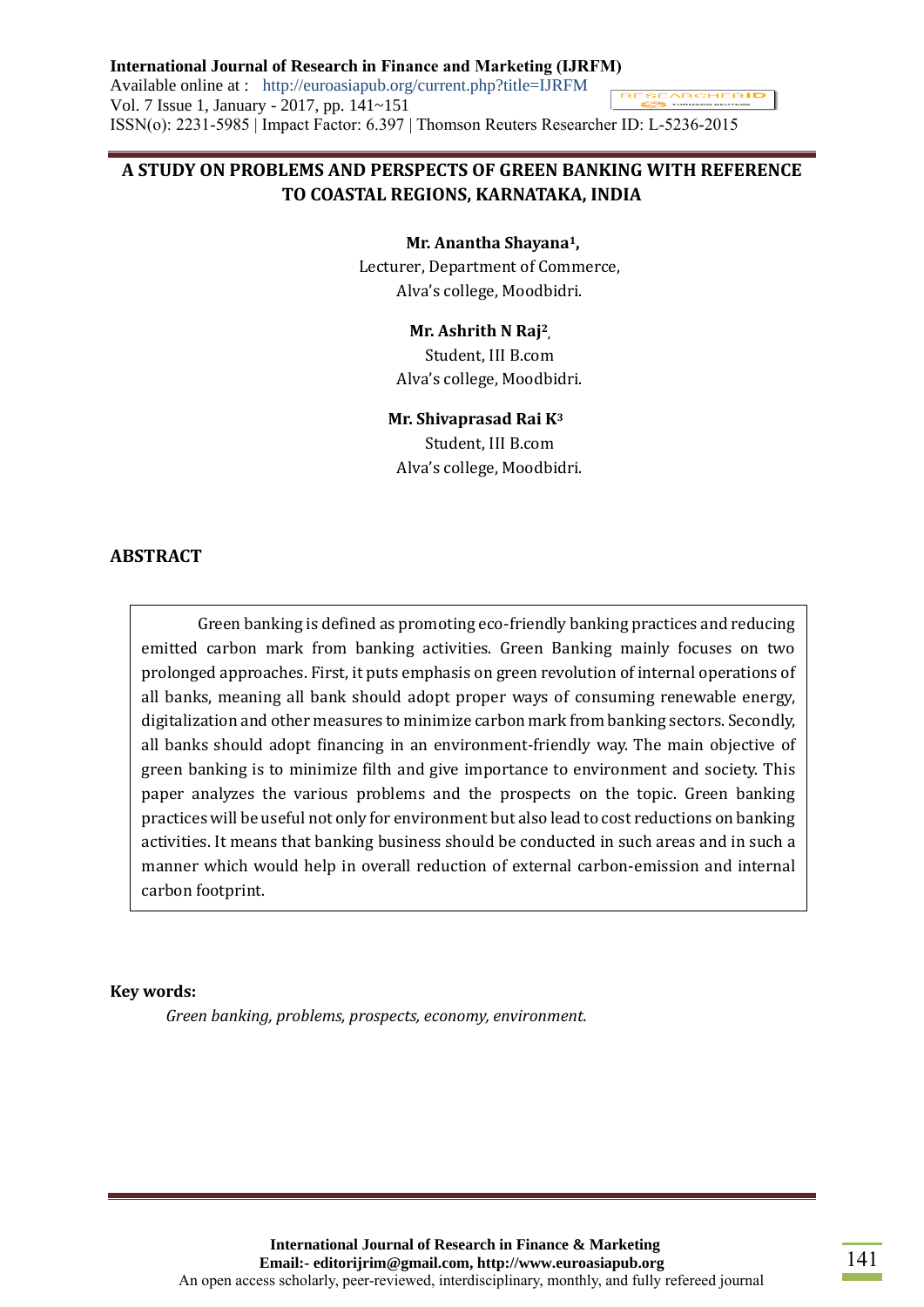#### **Introduction**

 During the past decade, there has been a growing awareness of wide spread environmental degradation and also complicated issue that the world is facing today is climate-change. There have been continuous endeavors across the world to measure and mitigate the risk of climate change caused by human activities. Many countries, including India, have made commitments necessary to do so. As socially responsible corporate citizens (SRCC) banks are considered environment friendly and do not impact the environment greatly through their own internal operations, the external impact on the environment through their customers activities. The banking sector is one of the major sources of financing industrial projects such as steel, paper, cement, chemicals, fertilizers, power, textiles, etc., which cause maximum carbon emission. Therefore, the banking sector can play an intermediary role between economic development and environmental protection, for promoting environmentally sustainable and socially responsible investment. Green banking refers to the banking business conducted in such areas and in such a manner that helps the overall reduction of external carbon emission and internal carbon footprint. To aid the reduction of external carbon emission, banks should finance green technology and pollution reducing projects. Green banking is a new concept that considers environmental and socially responsible investing. Green banking is defined as promoting environmental-friendly practices and reducing the carbon footprint from banking activities. In simple words, green banking is a banking that benefits the environment.

#### **Literature Review**

 Based in Eustis and Clermont Florida USA, First Green Bank is the first bank of its kind to promote positive environmental and social responsibility while operating as a traditional community bank providing excellent service to investors and clients. The progressive approach to the community and the Earth sets it apart from other banks.

 A general scanning of literature available in India from different published sources indicates that very few detailed studies have been conducted in India in the field of Banking, particularly in the field of Green Banking. However, many studies have been conducted abroad, particularly in the western developed countries. But these are not very relevant in Indian context. This section reviews empirical literature on Green Banking conducted in country as well as abroad.

Nath, Nayak, and Goel(2014) conducted a study on green banking practices and recommended for change in routine operations of banks by adoption of paperless banking, online banking, and mobile banking, and mass transportation system, green cards made up of recycled plastic. They carried out SWOC analysis wherein, they explained time and cost saving as the major strength, lack of infrastructure, computer illiteracy are the major weakness, opportunities that are available is people are becoming tech-savvy and environmentally conscious, but the major challenge is internet connectivity and moreover no banking practices are not fully secured.

Rajput, Khanna and Kaur (2014) in their study endeavors made by SBI, the market leader in Educational Loans, Auto Loans, and the no.1 home loan, on the road of green banking and sustainable development. The Bank has also been an active participant in wildlife conservation projects like 'Save the Tiger'. State Bank of India has become a signatory investor to the Carbon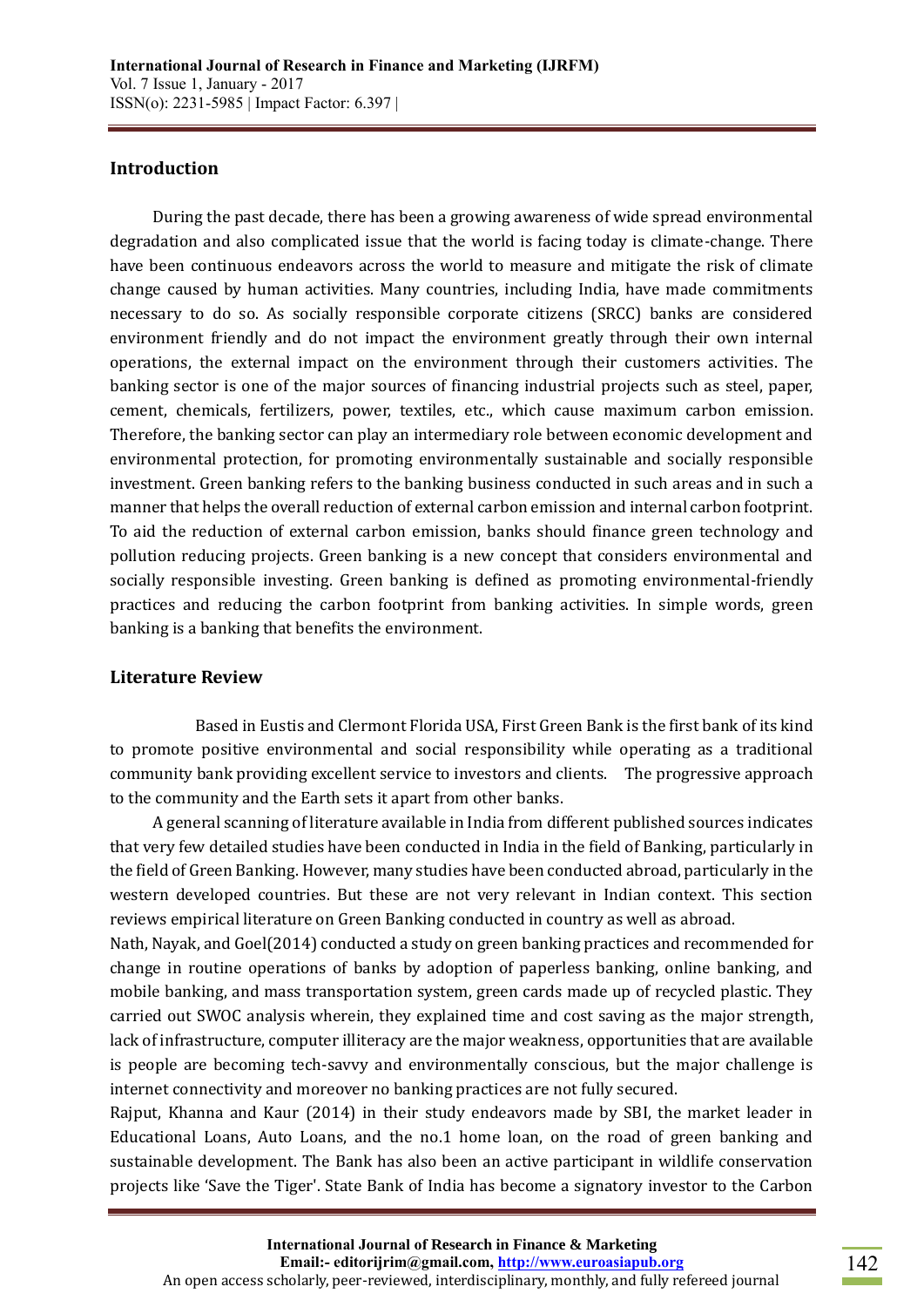Disclosure Project (CDP) to disclose its carbon footprints.

# **Objectives of study**

- To study management of environmental risk and identify opportunities for innovative environment friendly financial products.
- To identify the various strategies for adopting Green banking Approach.
- To understand the concept of green banking.
- To study the issues and challenges faced during the adoption of green banking.
- To understand the sustainable growth of green banking in India.

## **Methodology**

 The paper is descriptive and analytical in nature. The present study is based on necessary information collected from both primary and secondary source of data. The primary data like questionnaires (with 100 respondents) in the coastal regions of Karnataka. Secondary sources like Books, Articles, Journals, Newspaper, Web browsing etc., have been used.

#### **WHAT IS GREEN BANKING**

Green Banking is not a separate bank. Green Banking means ensuring environment friendly practices in banking sector and thereby reducing internal and external carbon footprints. Banking industry is generally not considered as polluting industry. But it impacts the environment in terms of increasing energy consumption (lighting, air conditioning), paper consumption. A broader view of this is that banking industry is linked to the external environment as it provides funds to others and hence finances their activities. Banks are a source of funds. So they can contribute to environment by ensuring environmentally responsible investment and a carefully evaluated lending.

Green Banking therefore covers two aspects. The first one being judicious use of all resources, energy and reducing carbon footprints and second being encouraging and financing only environment friendly investment. So Green Banking is not only about making sustainable use of resources but also about environment friendly dispensation of credit. A proper scrutiny of all projects that are financed in terms of environment is another major element of Green Banking.

#### **Definition**

 Green banking can be defined in a number of ways, in a broader perspective, it is the environment-friendly banking practices that promote their customers to reduce the carbon footprint through their banking activities. The Indian Banks Association defines it as "Green Bank functions like a normal bank along with considering the social and environmental factors for the protection of the natural resources". According to RBI, green banking is to make internal bank processes, physical infrastructure and Information Technology effective towards environment by reducing its negative impact on the environment to the minimum level. The UNEP-FI (2007) states that sustainable bank considers the impacts of its operations, various products and services for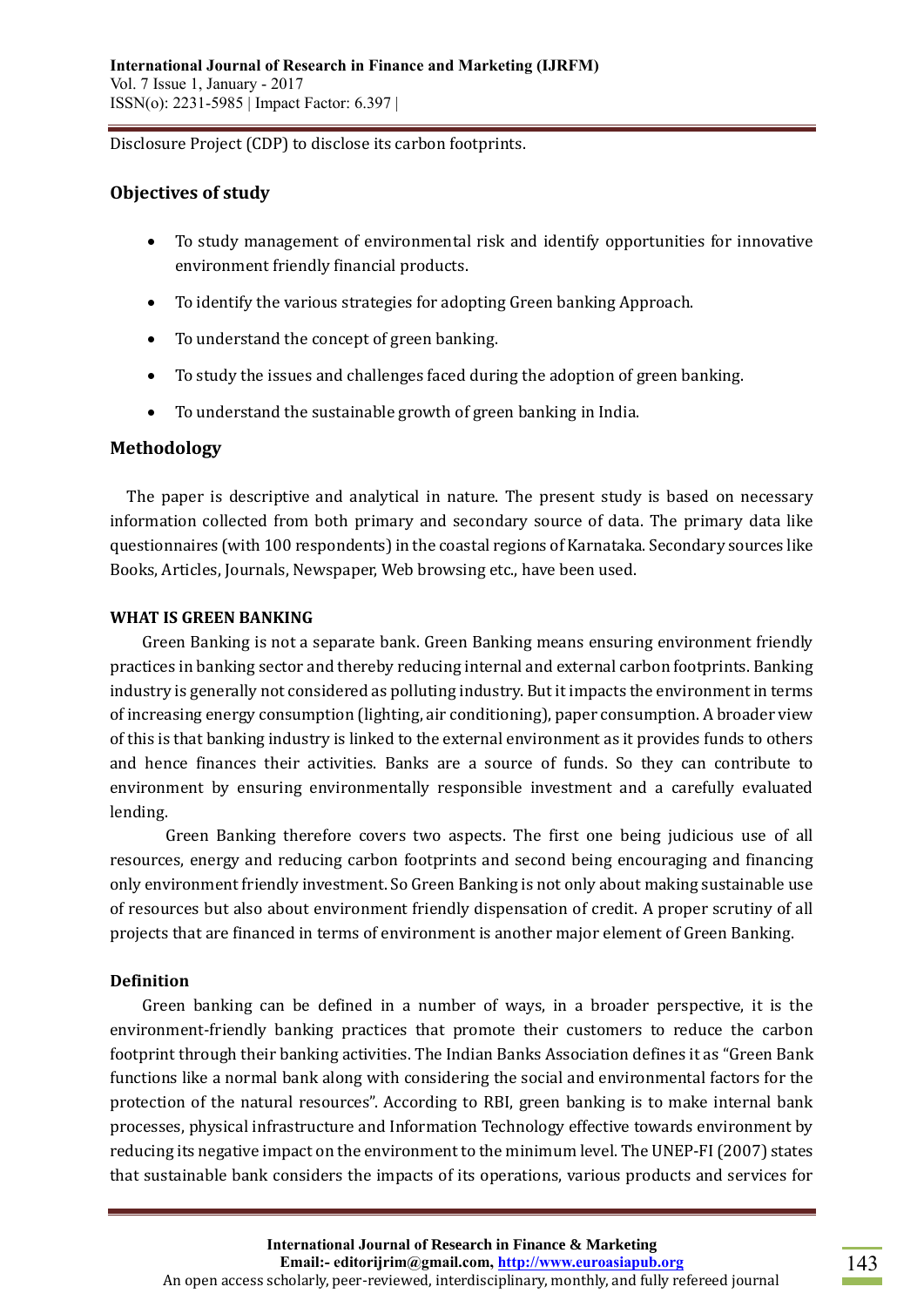the current as well as future generation. In order to promote reduction in the external carbon emission, the banks should focus on financing the technology and projects that are environment friendly. Green banking aims at improving the operations and technology along with making the clients habits environment friendly in the banking business. It is like normal banking along with consideration for the social as well as environmental factors for protecting the environment. It is the way of conducting the banking business along with considering the social and environmental impacts of its activities. There are other definitions for green banking concept but the central meaning is the same i.e. protecting the environment and resources for future generation by looking for sustainable development. It includes various activities in banks' day to day activity. Green banking includes several products and services like green mortgage, green loans, green credit cards, green savings accounts, green checking accounts, green money markets accounts, mobile banking, online banking, etc. Green Bank provides effective market based solution for addressing a wide range of environmental problems like climate change, deforestation, issues related to air quality and loss of biodiversity. Besides this, it also aims at identifying and creating various opportunities for the benefit of the customers. Banks should prioritize in providing loans to the sectors that promote various environmental protection activities.

## **Methods of Green Banking**

- I. GO ONLINE: Online banking is a developing concept; it helps in conservation of natural resources. It saves paper, energy and expenditure of natural resources. It also help customers to save money by avoiding late payments and also save their time.
- II. USE OF GREEN CHECKING ACCOUNTS: Customers can check their accounts on ATM. They can avail services including online payment, debit cards and online statements.
- III. USE OF GREEN CREDIT CARD: Some of banks use green credit cards; by using it the banks will donate funds to an environment friendly non-profit organization.
- IV. AVING OF PAPER: Banks should purchase recycled paper products with highest postcustomer waste content. This includes monthly statements, ATM receipts, annual reports, envelopes etc.
- V. MOBILE BANKING: By using it customer can check balances, transfer funds or pay bills from the phone. It also helps to save time and energy of the customers.
- VI. DIRECT PEPOSITS: Most employers will give employees the option tom receive their paycheck electronically. It saves time, saves paper and lots of paper work.
- VII. ONLINE (NET) BANKING: It means customers can perform most of their banking related functions without visiting the banks personally. For this customer must possess an internet banking ID, a password provided by the bank in which customer has an account. Online banking includes use of credit cards, debit cards, online bill payment and electronic fund transfer.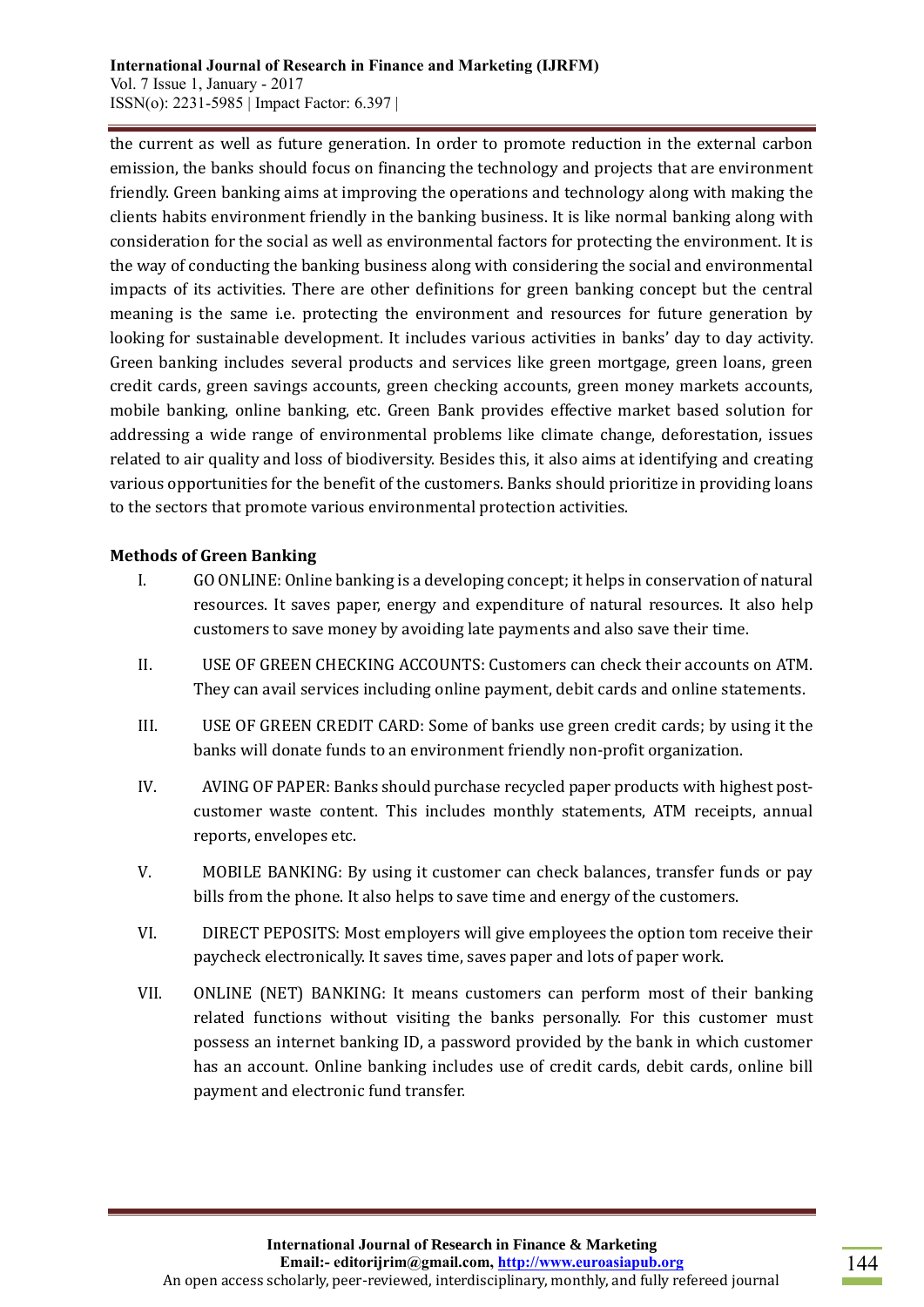## **Challenges and Problems**

Green banks while adopting green banking face following challenges:

- I. DIVERSIFICATION PROBLEMS: Green banks restrict their business transactions to those business entities who qualify screening process done by green banks. With limited number of customers they will have a smaller base to support them.
- II. STARTUP FACE: Many banks in green business are very new and are in startup face, generally it takes 3 to 4 years for a bank to start making money thus it does not help banks during recession.
- III. HIGHER OPERATING COST: Green banks require talented, experienced staff to provide proper services to customers. Experienced loan officers are needed with additional experience in dealing with green businesses and customers.
- IV. REPUTATIONAL RISK: If banks are involved in those projects which are damaging the environment they are prone to loss of their reputations. There are also few cases where environmental management system has resulted in cost saving, increase in bond value.
- V. CREDIT RISK: Credit risks arise due to lending to those customers whose businesses are affected by the cost of pollution, changes in environmental regulations and new requirements on emissions levels. It is higher due to probability of customer default as a result of uncalculated expenses for capital investment in production facilities, loss of market share and third party claims.
	- It's a new concept and customer will take time to adopt this.
	- Green banking requires a technology which will highly costly.
	- It requires renewable and recycling technique which is costly.
	- Data protection is another challenge for the adoption of green banking.
	- Bank employees need training for all this practice.

# **Data Analysis and Results**

#### **Customers Perceptions**

| Particular                       | No. of Responses | Percentage (%) |
|----------------------------------|------------------|----------------|
| Only cashless economy            | 45               | 45             |
| Avoidance of possible pollution  | 10               | 10             |
| environmental<br>Promoting       | 25               | 25             |
| activities                       |                  |                |
| Only<br>creating<br>awareness on | 20               | 20             |
| environment                      |                  |                |
| Total                            | 100              | 100            |

| Table 1: Basic idea of green banking |  |  |  |
|--------------------------------------|--|--|--|
|--------------------------------------|--|--|--|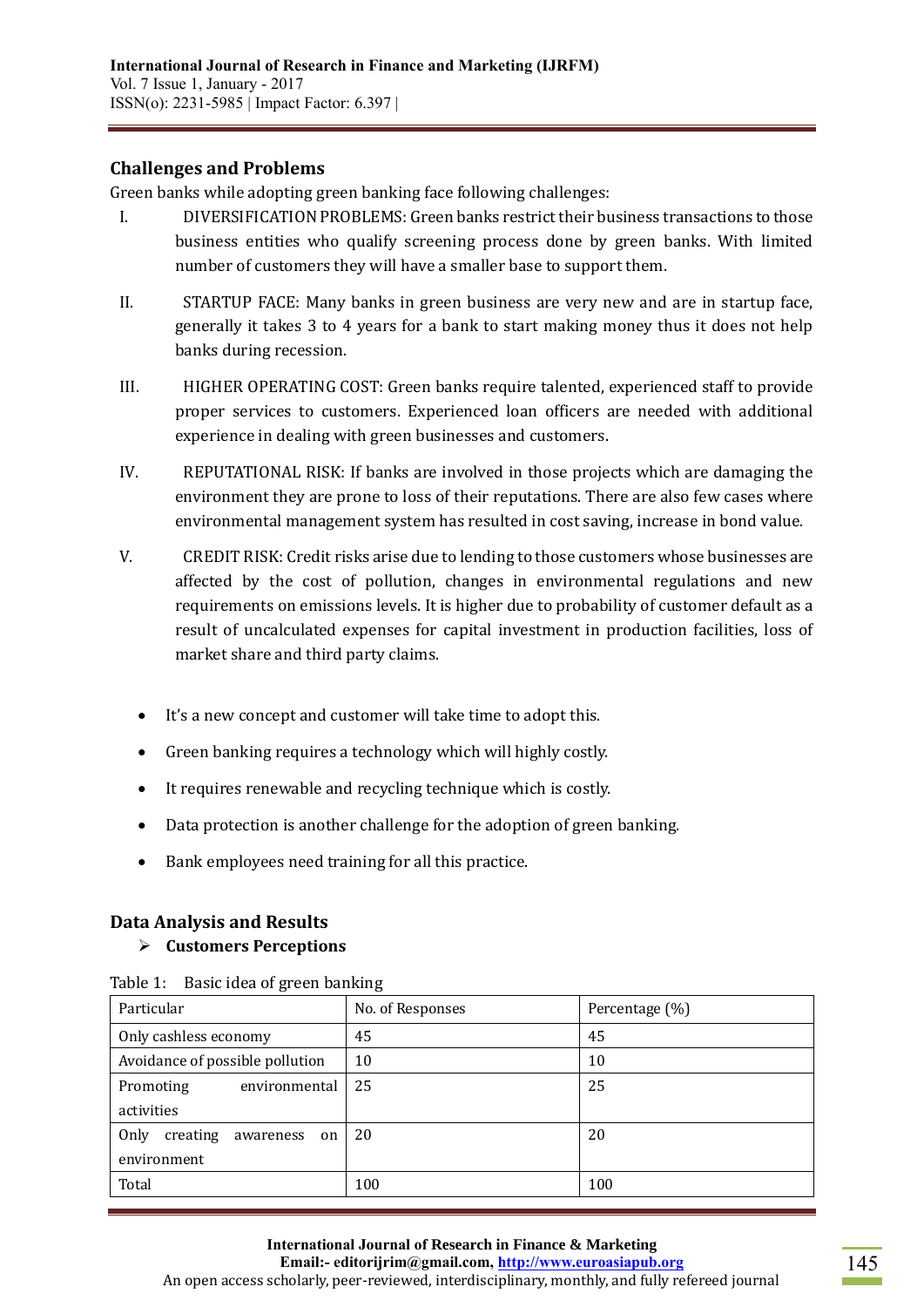The above table depicts that: Most of the respondents (45%) are believed that Green Banking means only the cashless economy, it is a misconception. And very few know that it is an environmental friendly activity which focuses on avoidance of possible pollution.

|                        | $\overline{\phantom{a}}$ | ╯              |
|------------------------|--------------------------|----------------|
| Particular             | No. of. Responses        | Percentage (%) |
| Deposits               | 33                       | 33             |
| Balance enquiry        | 17                       | 17             |
| Withdrawals            | 18                       | 18             |
| Transfer               | 12                       | 12             |
| Loan                   | 05                       | 05             |
| Advice for investments | 07                       | 07             |
| Other services         | 08                       | 08             |
| Total                  | 100                      | 100            |

Table 2: Main reasons to visit bank branch. (multi optional)

From the above table, we find that, 33% of the respondents visit bank for deposit, because bank is the main source for the deposit. Second priority is on withdrawals and balance enquiry. Respondents who are withdrawing lump sum will visit branch and same as the enquiry. The rest of the respondents are undergone for the remaining activities.

| Particular         | No. of. Responses | Percentage (%) |
|--------------------|-------------------|----------------|
| Less than 1 month  | 15                | 15             |
| 1 to 6 months      | 20                | 20             |
| More than 6 months | 15                | 15             |
| Not using          | 50                | 50             |
| Total              | 100               | 100            |

Table 3: Usage of net banking

It is observed that nearly 50% out of 50 respondents are not using the net banking facilities. Only 50% of them using the net banking service which includes 15% of respondents have started recently. This shows that the banks should promote net banking facilities among the people.

| Particular | No. of Responses | Percentage |
|------------|------------------|------------|
| Yes        | 65               | 65         |
| No         | 35               | 35         |
| Total      | 100              | 100        |

From the above table we can interpret that more than 50% of the respondents are using the personal financial management programs like Paytm, Freecharge, etc.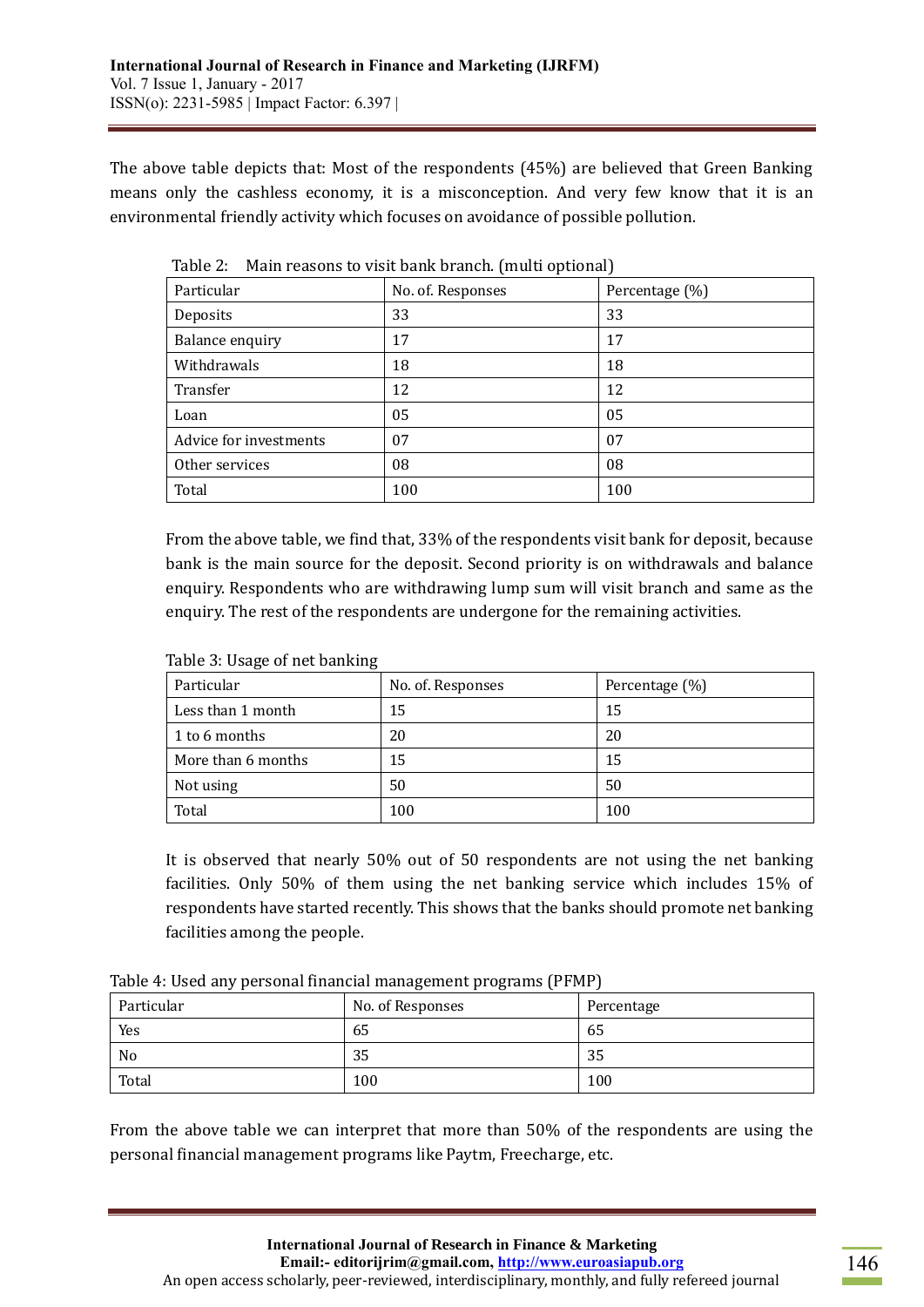| Particular                     | No. of Responses | Percentage |
|--------------------------------|------------------|------------|
| Lack of knowledge              | 31               | 31         |
| Lack of confidence in handling | -15              | 15         |
| direct interaction with<br>No. | 08               | 08         |
| second party                   |                  |            |
| Fear about security            | 46               | 46         |
| Total                          | 100              | 100        |

Table 5: Problems faced while using PFMP

From the above table we inferred that most of the respondents have fear towards security, some have lack of knowledge. And some are lack of confidence in handling. No direct interaction with second party is also one of the problems.

| Particular                     | No. of Responses | Percentage |
|--------------------------------|------------------|------------|
| Tax filing                     | 15               | 15         |
| Purchase and sale of financial | 10               | 10         |
| products                       |                  |            |
| Purchases or sale of goods     | 55               | 55         |
| None of these                  | 20               | 20         |
| Total                          | 100              | 100        |

Table 6: Activities performed in online.

It is observed from the above table that most of respondents using online for the purpose of purchase or sale of goods. 15% and 10% of them are using for tax filing and purchase and sale of financial products respectively.

| Particular               | No. of Responses | Percentage (%) |
|--------------------------|------------------|----------------|
| Limited<br>for<br>scope  | 35               | 35             |
| personal advice.         |                  |                |
| sometimes Problematic 10 |                  | 10             |
| for transactions         |                  |                |
| Fear about security      | 30               | 30             |
| Lack of knowledge        | 25               | 25             |
| Total                    | 100              | 100            |

Table 7: Problems on adoption of Green Banking (customers)

The above table shows that 35% customers are facing the problems under limited scope for personal advice. 10% are facing problematic transaction. And rest of them are facing the problems on security and knowledge.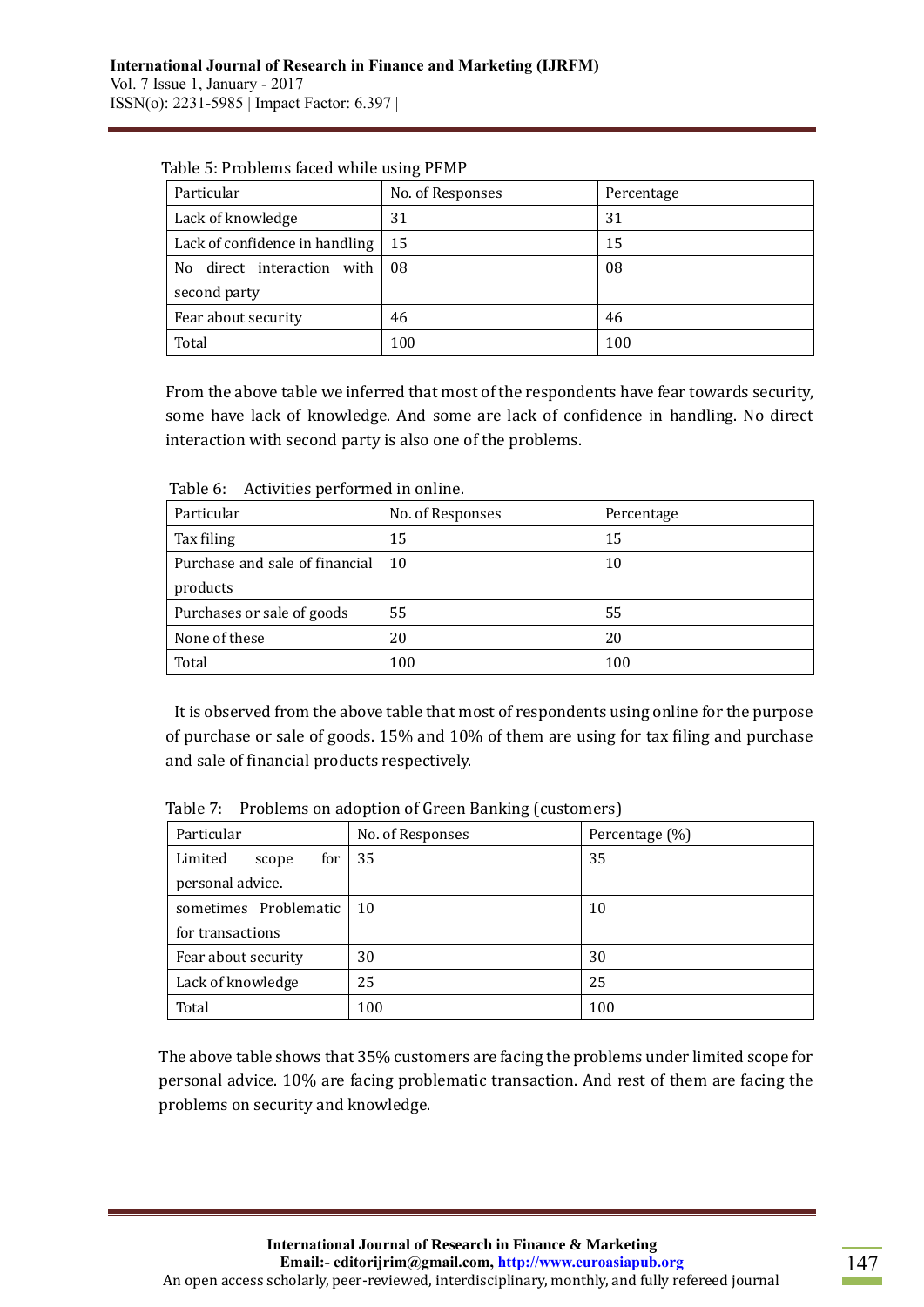## **Bankers Perceptions**

 The study also includes the banks in the region, for the purpose of clarifying the activities in concern with Green Banking.

As the response given by the bank,

- We found that the bank and bank employees are quite inconvenience towards the adoption of the green banking, as the cost, maintenance, training of employee and understanding the behavior of the customers are the challenges faced.
- The higher authorities are providing with the necessary support to the banks.
- According to the information provided the areas concentrated are like educating the customers on SMS banking, mobile banking and net banking. Along with this they are aiming for the administration works.
- The problems are at the negligible point, which also indicate that the support for the green banking

## **Findings**

- 1) From the survey we found that many people are unaware whole feature, advantages and activity of green banking.
- 2) People are not effectively using computerized banking facilities.
- 3) The data shows that many are having fear about security and less confidence in handling.
- 4) Green banking avoids as much paper work as possible and rely on online or electronic transactions for processing so that we get green credit cards and green mortgages. Less paperwork means less cutting of trees.
- 5) It also involves creating awareness to banking business people about environmental and social responsibility enabling them to do an environmental friendly business practice.
- 6) Green banking as a concept is a proactive and smart way of thinking with a vision for future sustainability.

#### **Suggestion**

- Communicate through press and Construct websites and spread the news.
- Impart education through E-learning programmers.
- Bank should enhance security and create awareness among the people.
- Making green banking as part of annual environment reports.
- Training and development of relevant skills among bank employees.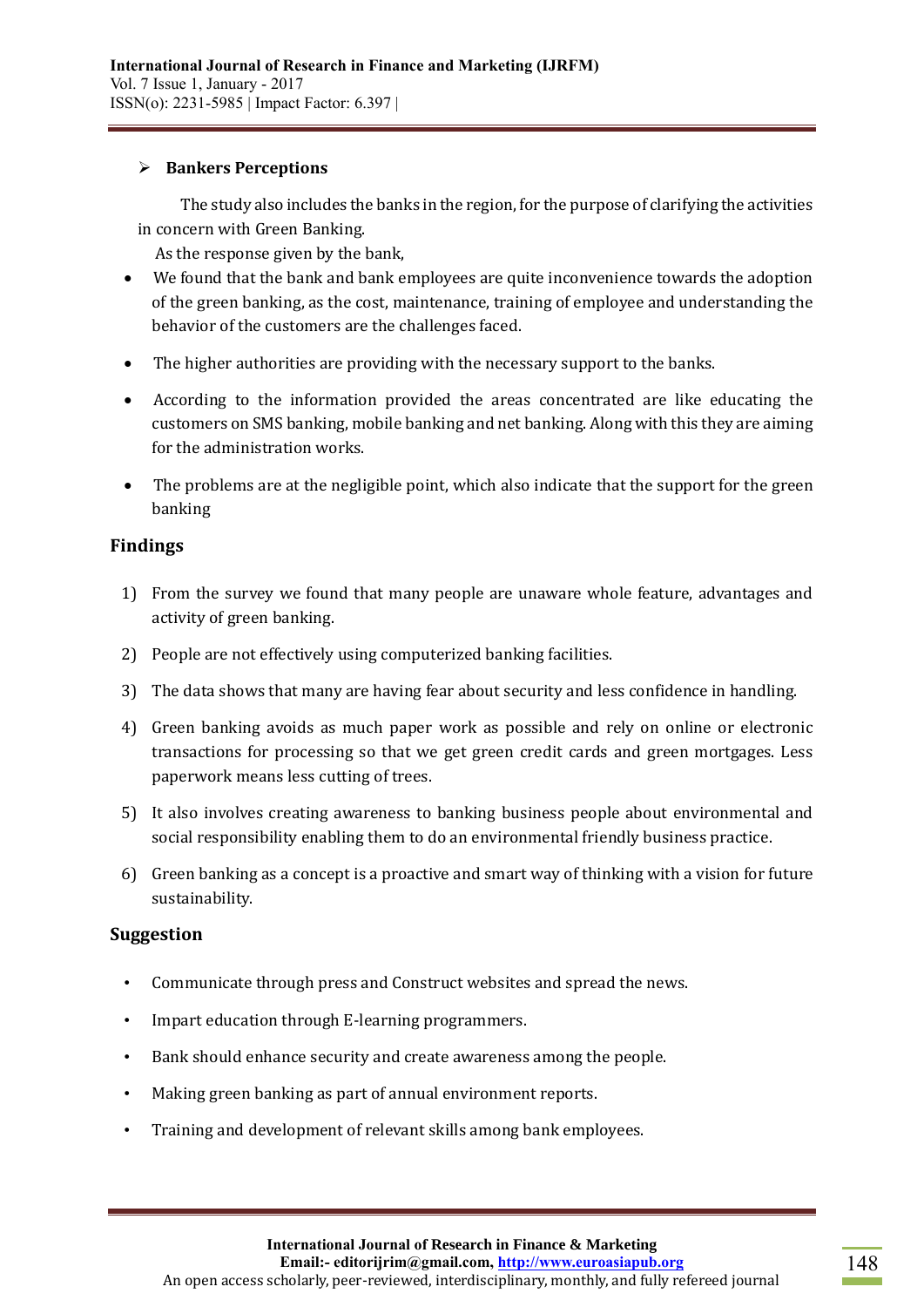- Banks can introduce green funds for customers who would like to invest in environment friendly projects.
- Bank should change their daily routine work through the paper less banking, online banking, mobile banking, mass-transportation system etc.
- Concept of LEED certified green buildings should be adopted by banking sector
- The bank should start investment in low carbon producing technology and should develop new sustainable development programs to reduce the carbon footprint from the environment.

# **Conclusion**

 Green banking is defined as promoting environmental-friendly practices and reducing the carbon footprint from banking activities. It involves use of online banking, mobile banking, green channel counters, e-statement, green loans, solar ATMs etc. i.e. using banking services through online activities. There is an increase in awareness regarding protecting and conserving the environment. Green Banking is an emerging concept here. It integrates management of environment with banking activities and aims at reducing carbon footprints.

 It is found from the findings and suggestions that green banking practices would act as a catalyst to banks and financial institutions to further identify their efforts at reducing energy usage and there by contribute their best to the ongoing global efforts on ensuring sustainable development. To conclude with the available opportunities, options and technology, banks need to set their short term and long term green goals, develop their green strategies, and execute their greening activities in phased manner. This concept of "Green Banking" will be mutually beneficial to the banks, industries and the economy. Not only "Green Banking" will ensure the greening of the industries but it will also facilitate in improving the asset quality of the banks in future.

# **Reference**

- Meena, R. (2014). Green Banking: As Initiative for Sustainable Development. Global Journal of Management and Business Studies, 4(10), pp 1181-87.
- Nath, V., Nayak, N. &Goel , A. (2014). Green Banking Practices A Review.International Journal of research In Business Management, Vol.2, No. 4, PP 4572.
- Sharma, N. et al. (2014). A Study on Customer's Awareness on green Banking Initiatives In Selected Public & Private Sector Banks with Special Reference to Mumbai. IOSR Journal of Economics & Finance, PP 28-45.
- Starogiannis, D (2006) "What is Environmental Responsibility of Banks" UNEP FI Conference, June.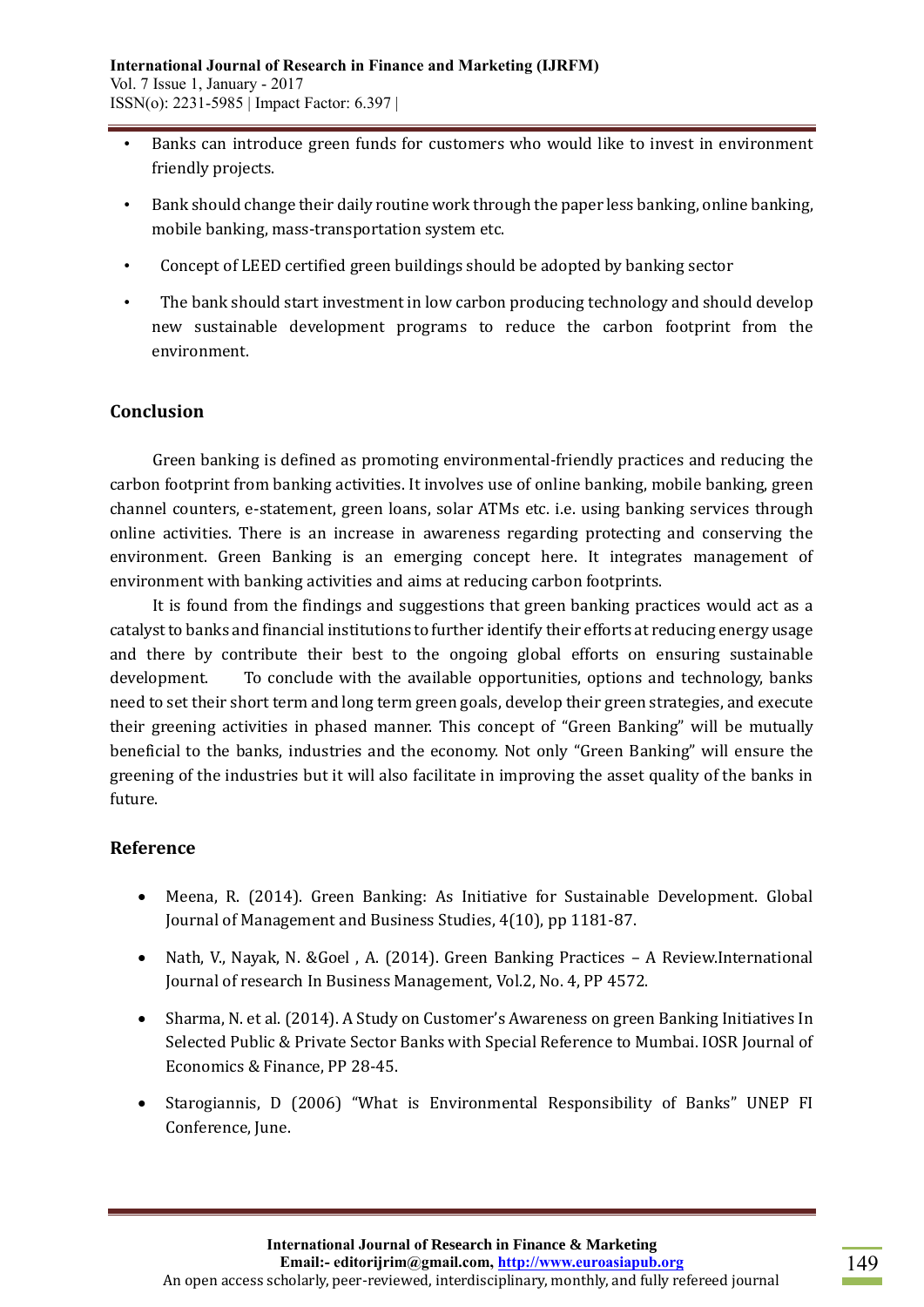- Thompson,-Hilary-J, (1995) "The Role of Financial Institutions in Encouraging Improved Environmental
- Kamal singhal, Krishna Singhal and Monika Arya, "Green Banking: An Overview", Asian Journal of Multidisciplinary studies.Vol-2,Issue-6,June 2014
- . http.wikipedia.org/wiki/Indian Bank\_ Association,
- https://scholar.google.co
- http://seniorsecondary.tki.org.nz/Socialsciences/Education-forsustainability/Keyconcepts/Aspects-of-sustainability
- http://toolkit.smallbiz.nsw.gov.au/part/17/86/371

## **Annexure**

Questionnaire for the Customer of the Bank

- 1. Your idea on green banking?
	- a) Only cashless economy
	- b) Avoidance of possible pollution
	- c) Promoting environmental
	- d) Only creating awareness on environment
- 2. What are the main reasons for the visiting bank branch?
	- a) Deposits
	- b) Balance enquiry
	- c) Withdrawals
	- d) Transfer
	- e) Loan
	- f) Advice for investments
	- g) Other services
- 3. How long you have been using the net banking?
	- a) Less than 1 month
	- b) 1 to 6 month
	- c) More than 6 months
	- d) Not using
- 4. Have you used any personal financial management programs (PFMP)?
	- a) Yes
	- b) No
- 5. Problems faced while using PFMP?
	- a) Lack of knowledge
	- b) Lack of confidence in handling
	- c) No direct interaction with second party
	- d) Fear about security
- 6. What is the activity performed online by you?
	- a) Tax filing
	- b) Purchase and sale of financial products

 **Email:- editorijrim@gmail.com[, http://www.euroasiapub.org](http://www.euroasiapub.org/)**

An open access scholarly, peer-reviewed, interdisciplinary, monthly, and fully refereed journal